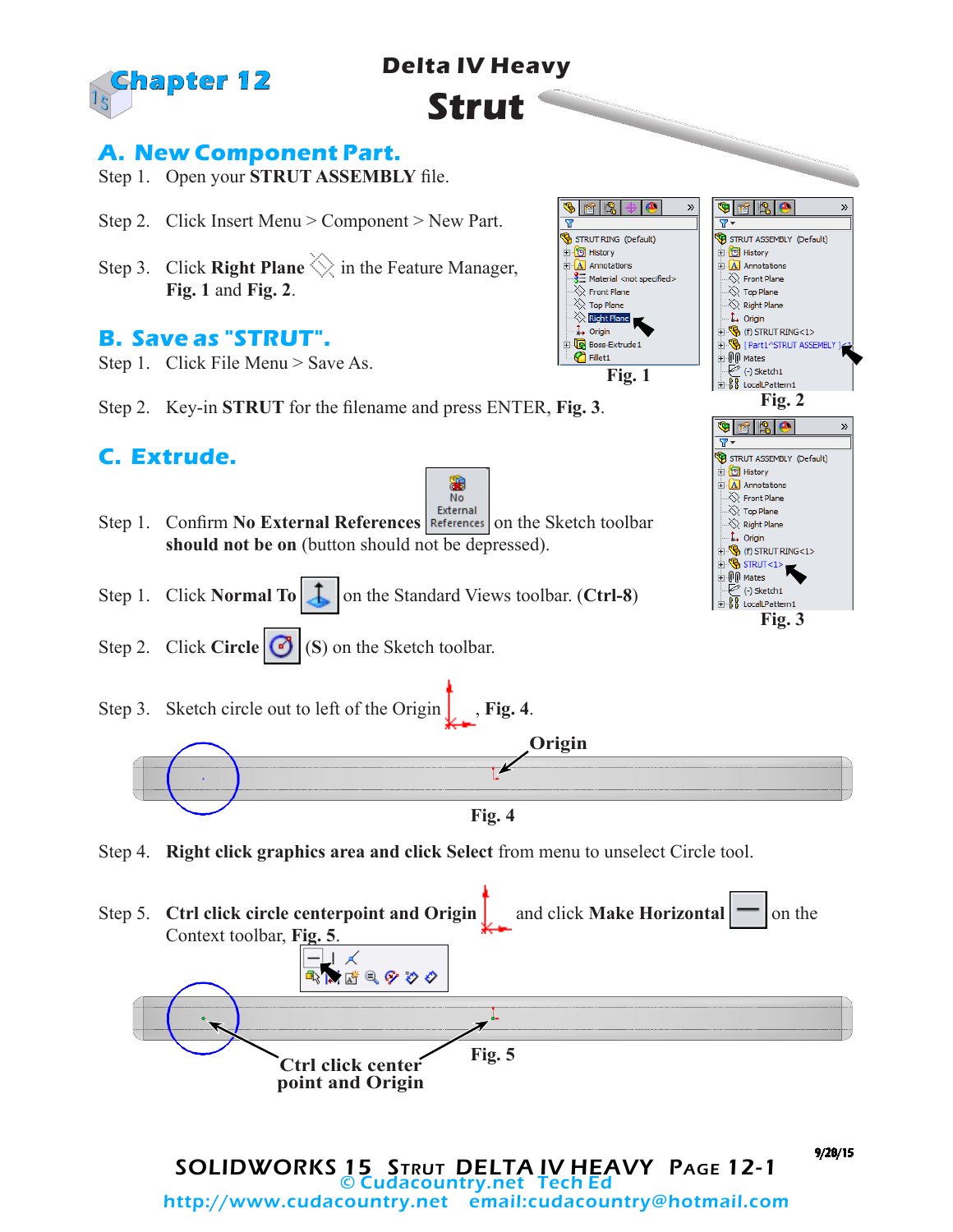

SOLIDWORKS 15 Strut DELTA IV HEAVY Page 12-2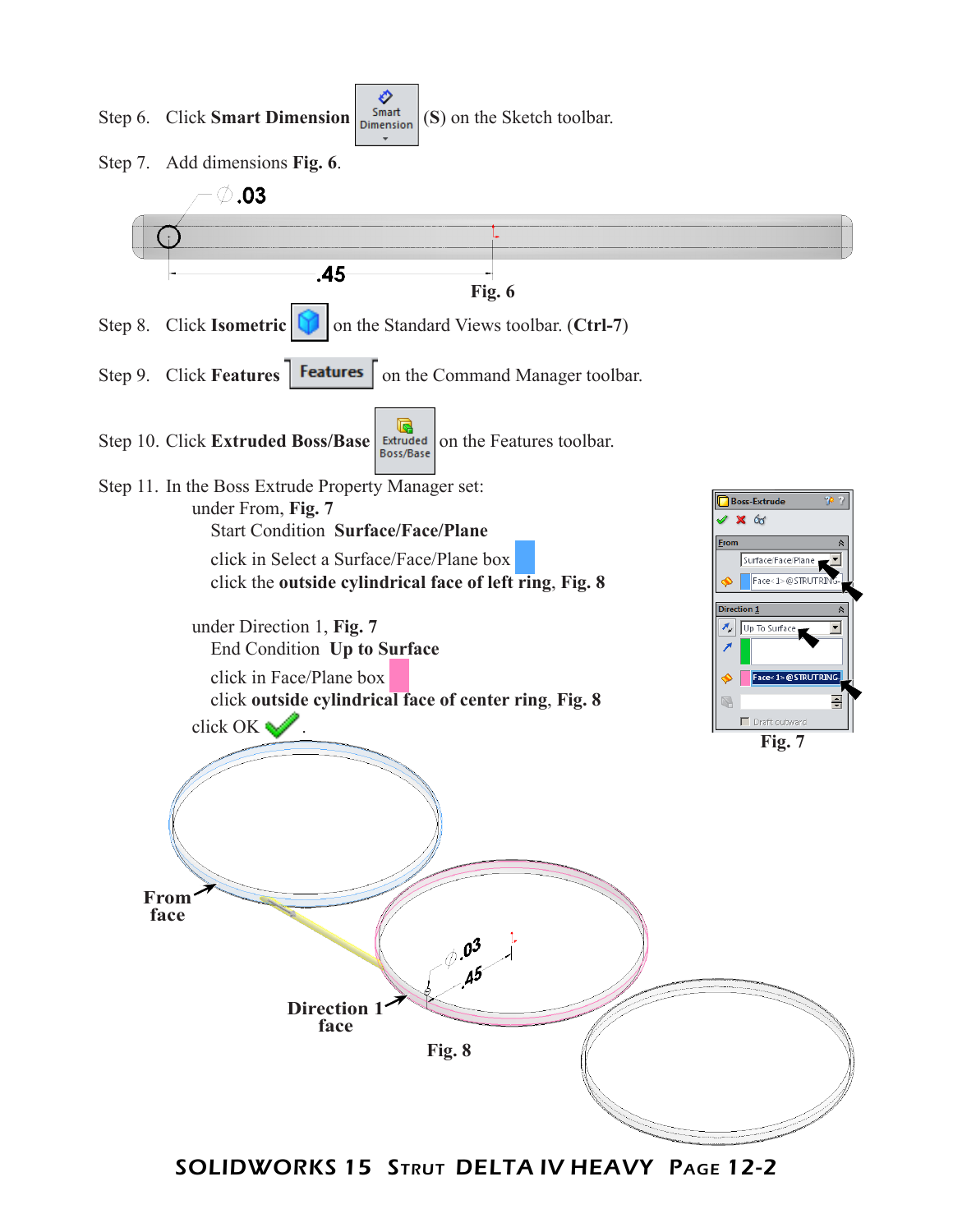## **D. Appearance Color.**

Step 1. Click the Strut part, expand **Appearance Callout O** on the Context toolbar and click **STRUT b**, Fig. 9. 2 对某人的有人 620 B a) Q **G** STRUT-1@STRU... Face<1>@Bo... **Boss-Extrud... Body STRUT** Remove All Part Step 2. In the Appearances Task pane, expand **Painted**, click **Car** and in the lower pane **Fig. 9** select **white**, **Fig. 10**. Step 3. In the Appearances Property Manager click OK , Fig. 11. Step 4. You might have to rebuild to display « Appearances, Scer  $\bullet$  white  $\odot$  $\odot$ V X ÷ color. To rebuild, click **Rebuild**  $\begin{bmatrix} 1 \\ 1 \end{bmatrix}$  in the Appearances(color) Basic Advanced Standard toolbar. (**Ctrl-B**) **Plastic** Color/Image **B** Metal **Painted** Ė **Car Selected Geometry** Step 5. Save. Use **Ctrl-S**. Spra **STRUT.SLDPRT** Powder Coat  $\Box$  Rubber Step 6. Click **Exit Edit Component** in top right Glass ♦ Solid Ò corner of graphics area. € Remove Appearance Color ₽ black standard 包 **White Fig. 10**  $\begin{array}{|c|c|}\n\hline\n\end{array}$ ÷ 255 릓

**Fig. 11**

 $\frac{1}{2}$ 

 $C$  HSV

 $255$ 

 $C$  RGB

SOLIDWORKS 15 Strut DELTA IV HEAVY Page 12-3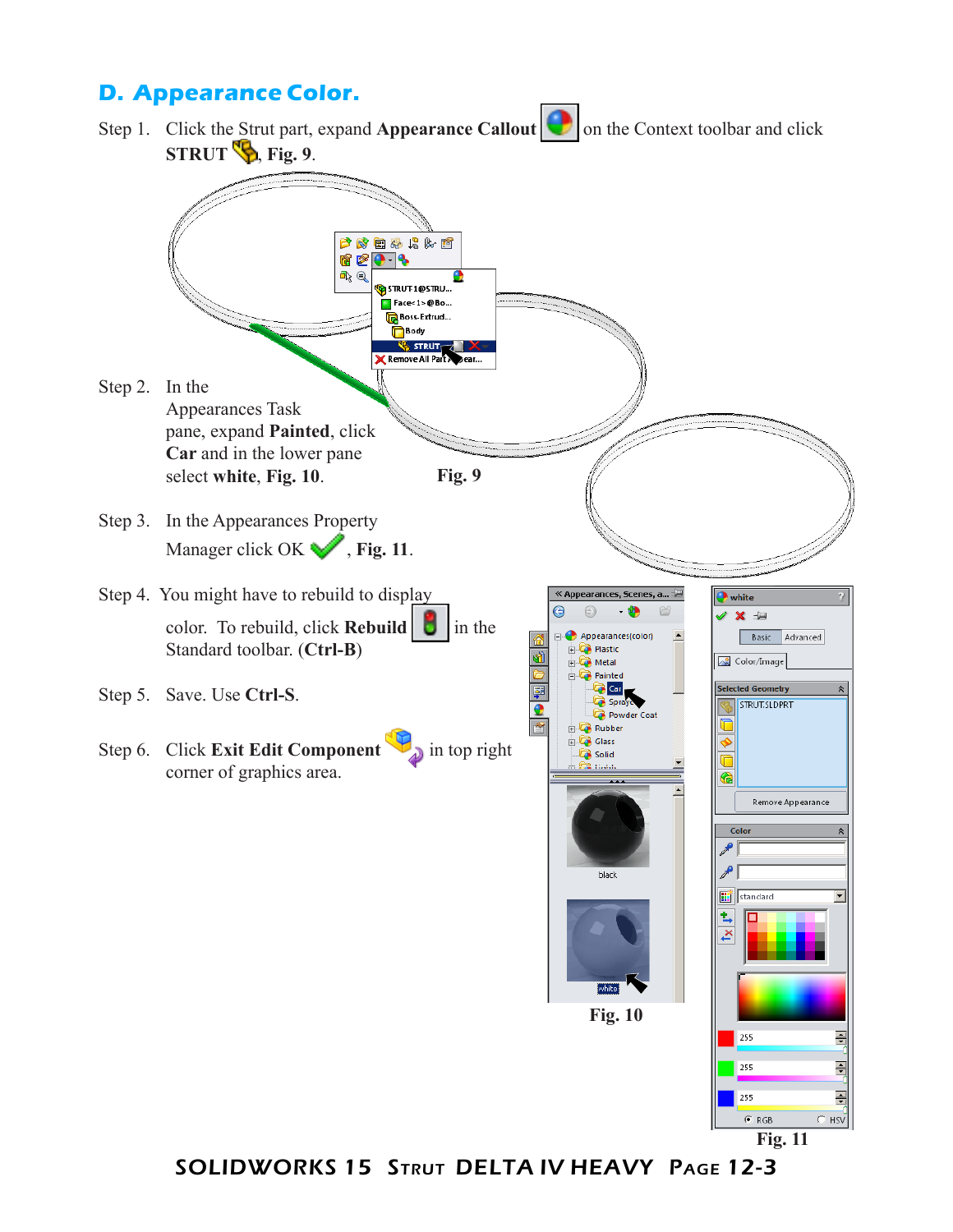#### **E. Mirror1.**

- Step 1. **Ctrl click Front Plane**  $\Diamond$  and **Strut** in the Feature Manager to select both, **Fig. 12**.
- Step 2. Click Insert Menu > Mirror Components.
- Step 3. In the Mirror Property Manager:



 $\bullet$  2 2 3  $\bullet$ 

由 **fo** History  $A$  Annotations Front Plane  $\frac{1}{2}$  Top Plane  $\overline{\diamondsuit}$  Right Plane ↓ Origin  $\mathbb{R}$  (f) strut ring<1>

STRUT ASSEMBLY (Default)

 $\sqrt{r}$ 

 $\gg$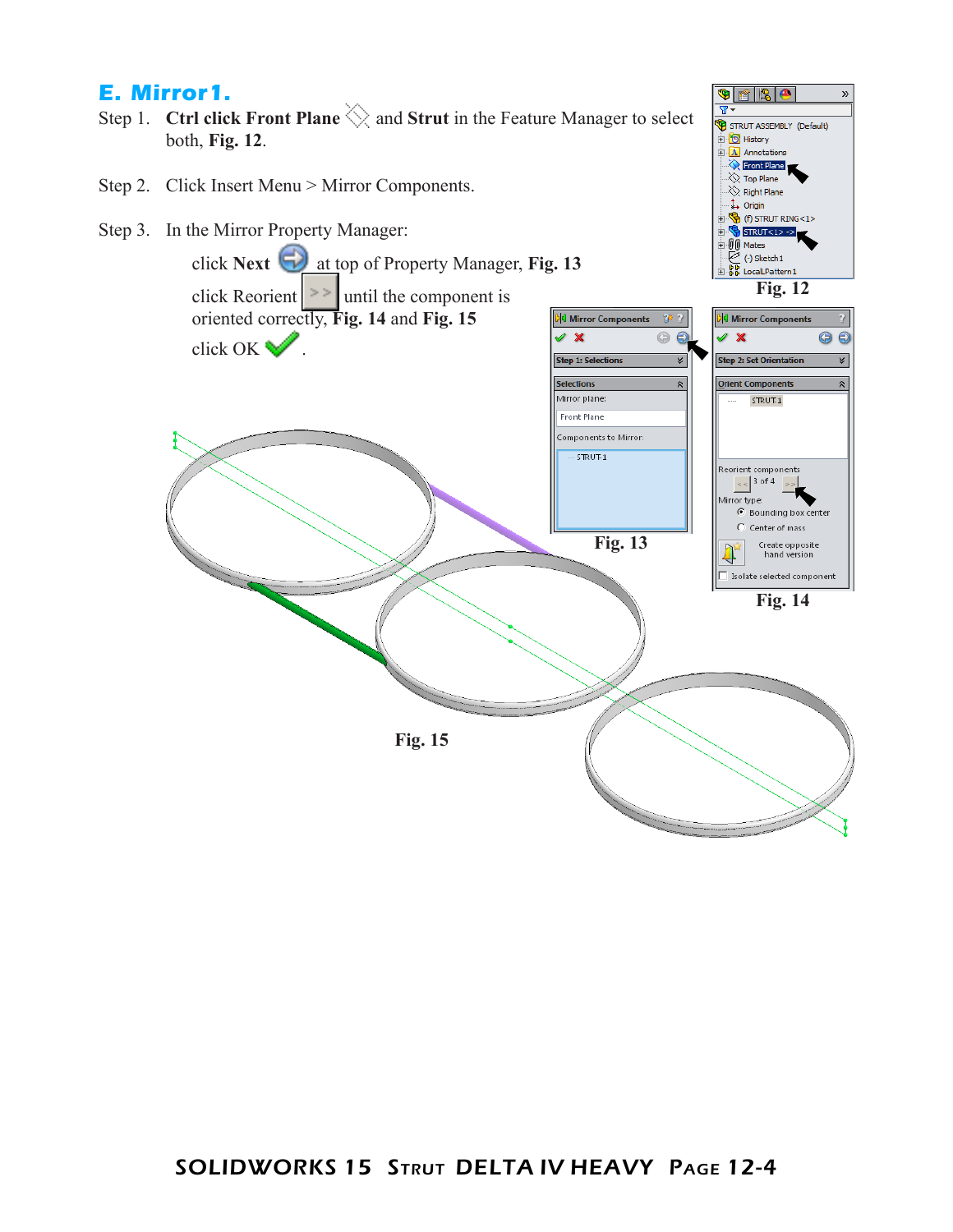## **F. Mirror2.**

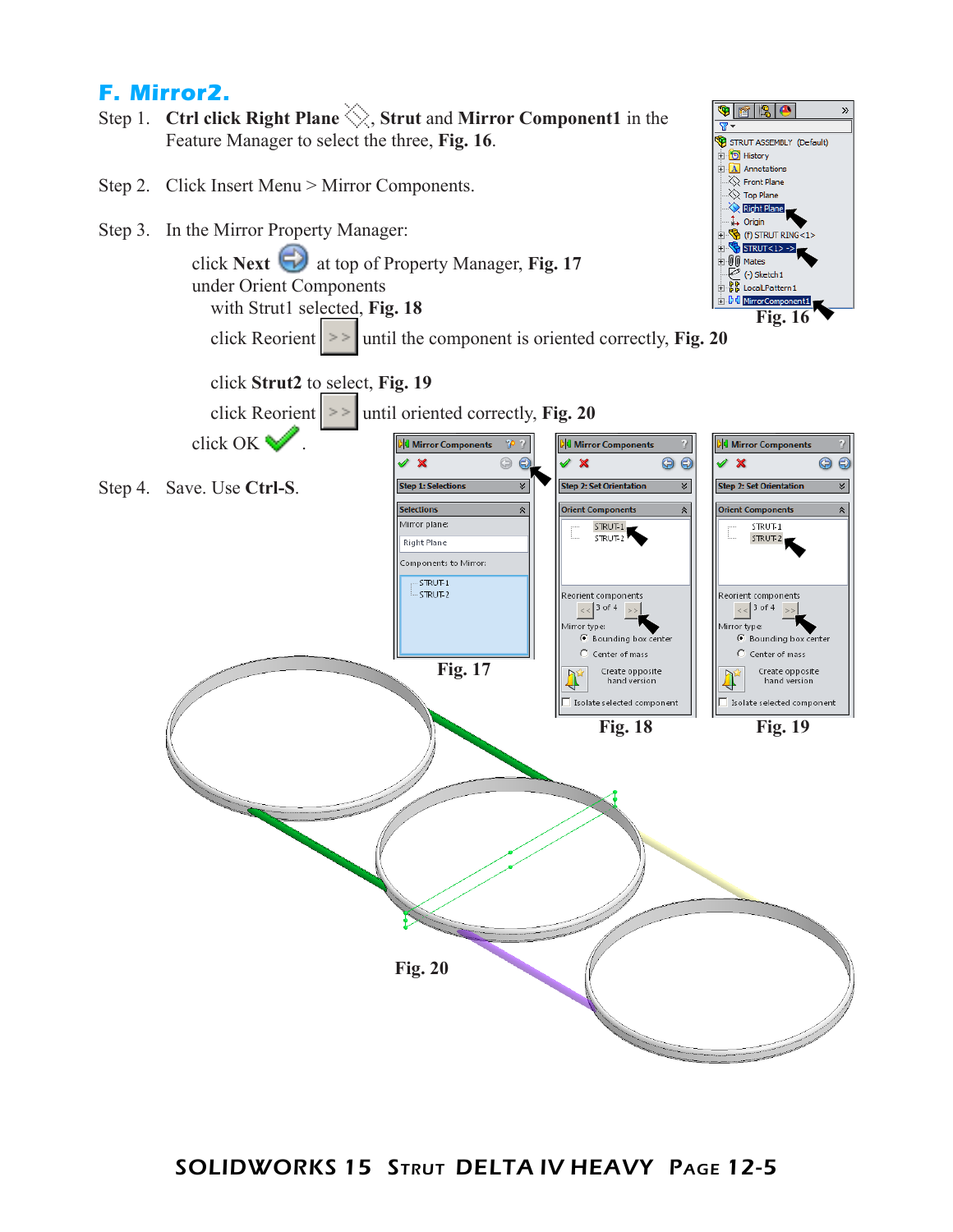# **G. Insert Strut Assembly into Delta IV Heavy Assembly.**

Step 1. Open your **DELTA IV HEAVY ASSEMBLY** file.

- 阕 Step 2. Click **Insert Components Components on** the Assembly toolbar.
- Step 3. **Browse** and place **Strut Assembly** as positioned in **Fig. 21**.

#### **H. Mate: Strut Assembly and Delta IV Heavy Assembly.**

- Step 1. Zoom in on **Strut Assembly** and **center Engine Nozzle**, **Fig. 21**. To zoom, place the cursor over the area and spin the wheel on mouse back. While spinning the wheel keep cursor on area.
- Step 2. Click **Mate**  $\begin{array}{|c|c|} \n\hline\n\end{array}$  Mate  $\begin{array}{|c|c|c|} \n\hline\n\end{array}$  on the Assembly toolbar.
- Step 3. Click **cylindrical face of center Ring** and **vertical cylindrical face at bottom of center Engine Nozzle**, **Fig. 22**.





Step 4. Check **Lock Rotation** and Add/Finish Mate  $\sim$  in Mate pop-up toolbar to add a **Concentric** mate, **Fig. 23**. Step 5. Click Zoom to Fit  $\mathbb{Q}$ (**F**) on the View toolbar. **Fig. 22 Artis 145** ⁄∤|⊤|୨∤©| **▽** Lock Rotation **Fig. 23 Fig. 24**SOLIDWORKS 15 Strut DELTA IV HEAVY Page 12-6